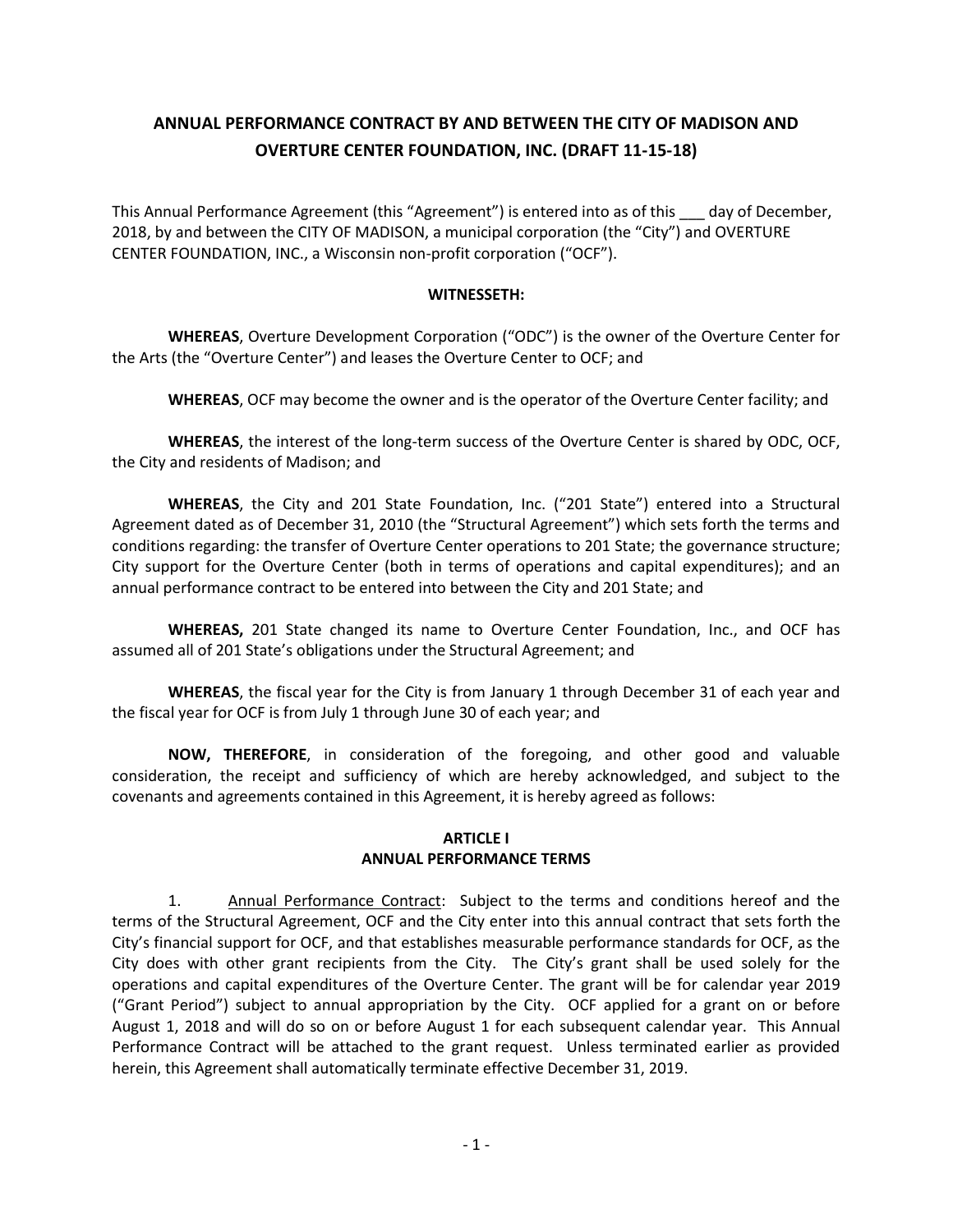2. Performance Terms: OCF agrees to abide by the following terms and conditions and provide the following documentation to the City:

- (a) OCF will develop a revised and updated strategic plan. The updated strategic plan will be drafted and provided to the City on or before June 30, 2019 (Whenever this Agreement states that OCF is to provide something to the City, it will be provided to the Mayor's Office, the Common Council, the Room Tax Commission and the Madison Arts Commission (MAC)). If OCF is unable to meet this date, OCF will inform the City, in writing, of the reason(s) why and a proposed new date for submission of the updated strategic plan.
- (b) OCF will prepare an Annual Community Report within 90 days of the close of its fiscal year, and will invite the public to a meeting on the report, encouraging community input. OCF will prepare performance projections for 2019 based on the most recent OCF Annual Community Report and OCF's Annual Commitment to Arts, Educational and Community Budget Report (whenever this Agreement states "Annual Community Arts Budget Report," it is referring to OCF's Commitment to Arts, Educational and Community Budget Report). The baseline for establishing goals and measuring performance shall be based on the Annual Community Arts Budget Report for OCF's fiscal year 2018-2019, as set forth in Section (2)(h) herein.
- (c) During 2019, OCF shall set up segregated accounting to keep track of any amounts received from the City, shall keep a record of where those amounts are spent, and shall provide information to the City demonstrating that the City grant was used for operations and capital expenses as required by the Structural Agreement.
- (d) OCF will operate the Overture Center in a financially sound manner measured as follows:
	- (i) OCF will generate earned and contributed revenue which together with the City subsidy, as described in Section 4 below, will result in sound financial operations, as detailed below.
	- (ii) The annual audited financial statements, prepared in accordance with GAAP, shall contain an unqualified opinion as to going concern status. Such records will be available for City review as described in the Structural Agreement.
	- (iii) The annual audited financial statements shall contain positive unrestricted net assets when adjusted for the amount invested in capital assets (also called expendable net assets, i.e., excluding the assets and liabilities associated with capital assets).
	- (iv) The annual audited financial statements shall not indicate a carry-forward operating deficit that is greater than 5 percent of expendable net assets as defined above, or 5 percent of the current year's budget, whichever is larger.
	- (v) In the event OCF does not achieve the financial standards outlined in 2 (c) (i) through (iv) above, OCF will provide the City a plan to remedy the issue, and will provide evidence of progress on that plan by June 30, 2019.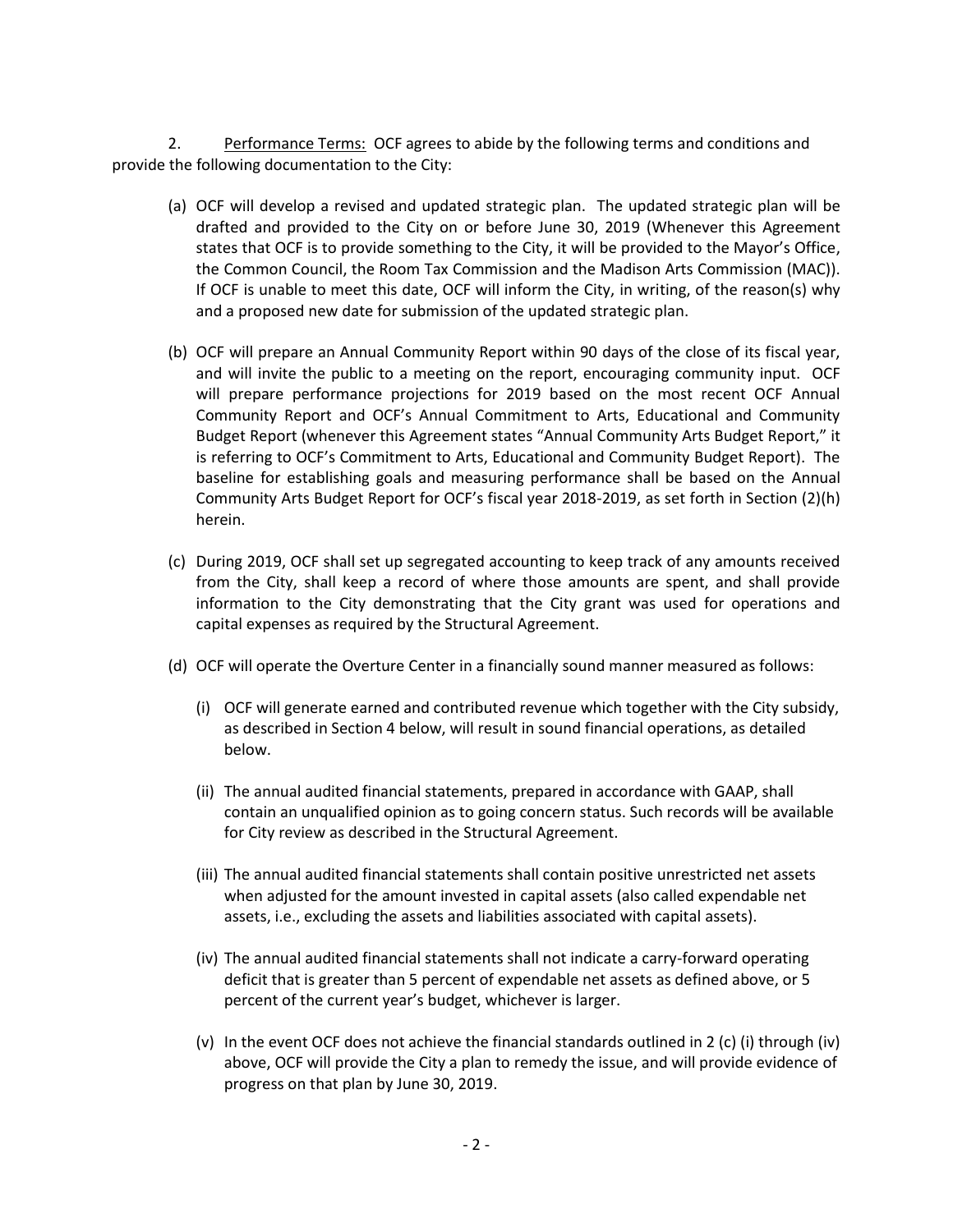- (vi) These financial performance standards will be in effect beginning July 1, 2012, which is the first full fiscal year of OCF operation.
- (e) OCF will prepare balance sheets and audited financial statements in accordance with GAAP within 90 days of the closing of its fiscal year and will provide copies to the City in a timely manner. Such records will be available for City review as described in the Structural Agreement.
- (f) OCF's commitment to create a capital reserve fund will be measured as follows:
	- (i) Pursuant to the Structural Agreement and under the initial Annual Performance Contract, OCF agreed to use its best efforts to accumulate a capital reserve fund of \$1,000,000 by June 30, 2014. OCF will continue efforts to create a capital reserve fund of \$5,000,000 by June 30, 2019.
	- (ii) Since January 1, 2012, OCF has expended \$4,772,293 for capital improvements for the Overture Center, which has hampered OCF's ability to fully fund the capital reserve fund. From 2012 through June 30, 2018, OCF designated the aggregate amount of \$2,170,000 in a Board Designated Reserve that could be used for this purpose. In addition, unrestricted net assets that could be used as a capital reserve total \$1,742,000.
	- (iii) OCF has used its best efforts to meet its obligations for a capital reserve fund.
	- (iv) OCF will continue to use its best efforts to fully fund a capital reserve fund in the amount of \$5,000,000 by June 30, 2019. To that end, OCF intends to embark on a capital campaign to, among other things, meet this requirement.
- (g) An updated plan for fundraising shall be developed and provided to the City on or before October 15, 2019. If OCF is unable to meet this date, OCF will inform the City, in writing, of the reason(s) why and a proposed new date for submission of the updated plan for fundraising.
- (h) OCF's commitment to arts, educational and community programming, including free or reduced cost programs and outreach will be measured as set forth in this paragraph (recognizing that in some cases it may not be feasible to obtain such information, and some data cannot be generated at all, e.g. for attendees at non-ticketed events, group ticketing or all resident company programs). In future years, OCF shall provide this data in its Community Arts Budget Report and information to the City on or before September 30 of each year, including September 30, 2019.

(i) OCF will establish goals and objectives for total budgeted arts, educational, and community programming for 2018-2019, and will provide that information, along with actual results compared to budgeted amounts to the City. OCF will provide to the City as part of the 2018-19 report the amounts used for arts, educational, and community programming, identifying, where feasible, each program supported with City funds.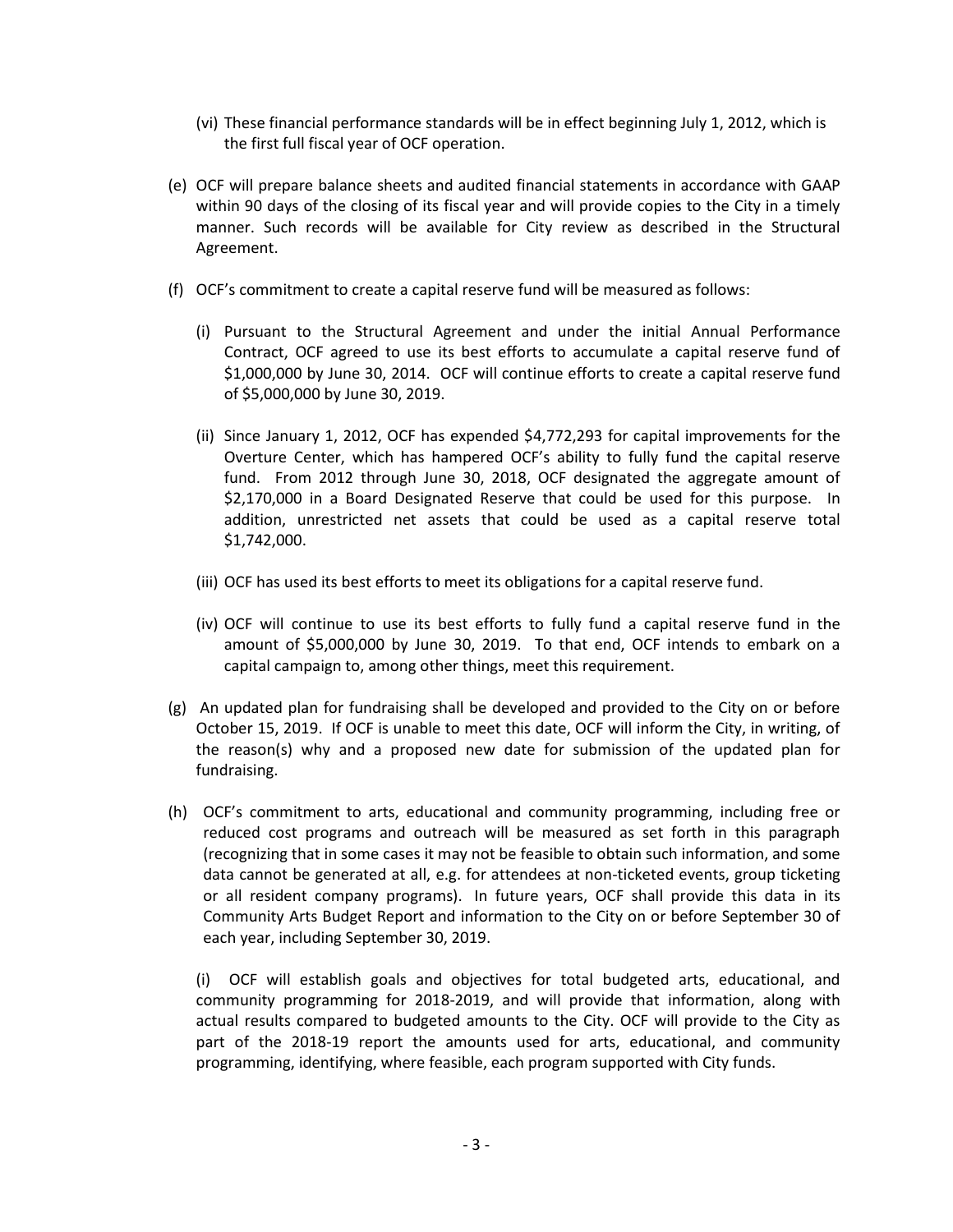(ii) The Annual Community Arts Budget Report for fiscal year 2018-2019 will identify the number of programs delivered and the number of people reached through events presented or co-presented by OCF and its resident companies, identifying, where feasible, the number of citizens of Madison attending the programs. The data from this initial annual report will be used to create a baseline for establishing goals and measuring performance in subsequent years.

(iii) The Annual Community Arts Budget Report for fiscal year 2018-2019 will identify the number of free or reduced cost programs delivered and the costs of providing such programs, where feasible, the number of citizens of Madison reached through such programs, where feasible, and the number of ticket subsidies provided to Madison citizens and the dollar value of such subsidies. The data from this Annual Community Arts Budget Report will be used to create a baseline for establishing goals and measuring performance in subsequent years.

(iv) The Annual Community Arts Budget Report for fiscal year 2018-2019 will identify the number of persons living within the City served for ticketed events and the amount spent for these events. Such data cannot be generated for attendees at non-ticketed events, group ticketing or all resident company programs. The data from this Annual Community Arts Budget Report will be used to create a baseline for establishing goals and measuring performance in subsequent years.

(v)The Annual Community Arts Budget Report for 2018-2019 will identify the total value of rent subsidy provided to local arts organizations (including resident companies) or artists for the use of Overture Center.

(vi) The Annual Community Arts Budget Report for 2018-2019 will identify the number of Madison-based artists contracted for services and the amount spent.

(vii) To the extent some of this information in  $(i) - (vi)$  above is not available by September 30, 2019, OCF will provide the information in the first quarter of 2020.

(i) OCF will prepare and provide to the City an updated plan for institutional marketing on or before October 15, 2019. If OCF is unable to meet this date, OCF will inform the City, in writing, of the reason(s) why and a proposed new date for submission of the updated plan for institutional marketing.

3. Annual Review: On at least an annual basis, the Madison Arts Commission, City staff and OCF staff will review progress toward the goals, objectives and standards set out in this Annual Performance Contract and subject to the terms of the Structural Agreement, and may modify the Annual Performance Contract on an annual basis as needed. The Annual Performance Contract shall be presented to the Common Council for approval prior to consideration of the City's Operating Budget. In order to accomplish this annual review, OCF commits to attending meetings of and reporting to the MAC Board or MAC representatives at least two (2) times in calendar 2019. OCF will also provide time for the MAC representatives to make a presentation at one of its regular meetings at least once during calendar 2019. In addition, to the extent data provided to MAC by OCF during 2018 is incomplete, OCF shall provide all available data requested by Spring, 2019.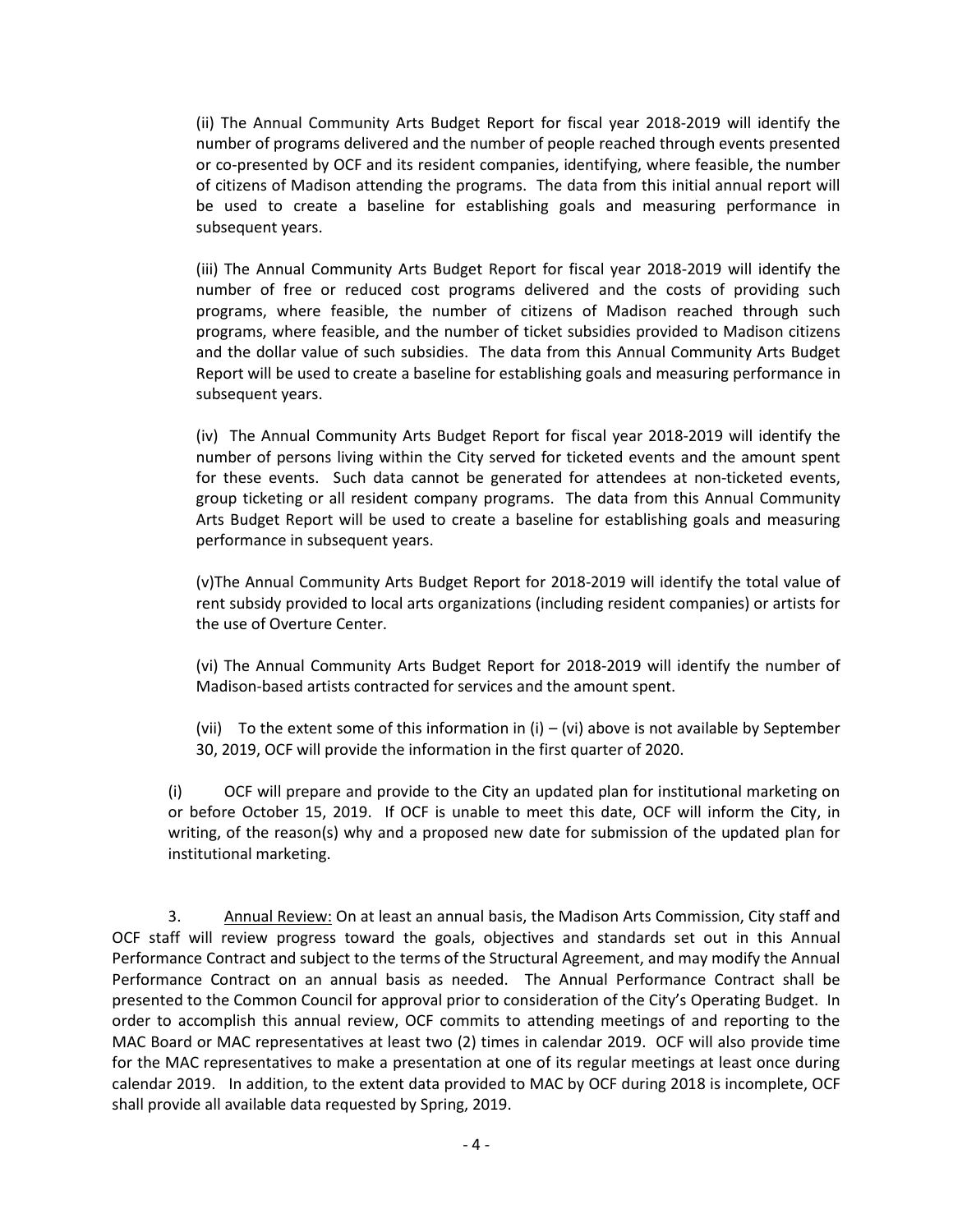4. Grant Payments: Subject to appropriation by the Common Council, and provided OCF is not in default hereunder, the City shall provide a grant to OCF in the amount of Two Million Dollars (\$2,000,000) (the "Grant"). The Grant shall be disbursed to OCF in two equal payments of \$1,000,000 on January 2, 2019 and September 2, 2019. OCF shall use the Grant solely to support the operations and capital expenditures of the Overture Center. The funds for this 2019 grant were approved by the City's Room Tax Commission. The City and OCF will discuss whether funding by the Room Tax Commission warrants any changes in this Agreement in the future.

5. Community Advisory Board: In accordance with the Structural Agreement, OCF will establish a Community Advisory Board (the "CAB") broadly representing the community in terms of culture, ethnicity, geography, age and socio-economic level. The CAB will meet at least quarterly to advise and make recommendations to OCF regarding free programming and educational outreach efforts, and such other matters related to the operation of Overture as the CAB determines. Recommendations from the CAB will be considered by the OCF Board at a public meeting. The CAB membership will include forty-five percent (45%) public membership appointed by the Mayor of Madison and confirmed by the Common Council provided that any vacancies on the CAB shall not be counted for the purpose of determining any quorum requirements that may apply to the CAB OCF will provide CAB with copies of the Annual Community Arts Budget Report submitted to the City.

6. Resident Company Advisory Board: In accordance with the Structural Agreement, OCF will maintain its Resident Company Advisory Board (the "RCAB"). The RCAB may consider and make recommendations to OCF on all matters that impact the resident companies. Recommendations from the RCAB will be considered by the OCF Board at a public meeting.

7. Study of Performing Arts Venues: The City may perform a study of performing arts venues in the greater Madison area and the needs of promoters, performance companies, individual artists, arts educators and audiences. Should the City perform such a study or studies, OCF agrees to provide its cooperation to the City and any agents or contractors the City has engaged.

8. Future Contract Terms: The parties shall cooperatively work together to create language for the 2018-2019 Annual Performance Agreement in keeping with the terms of the Structural Agreement regarding establishing goals and measurable objectives for OCF's commitment to arts, educational and community programming, including free or reduced cost programs and educational outreach, and addressing within its annual report the results of its efforts, including identifying, adding to or modifying the performance terms in 2.(g) herein. Subject to the terms and conditions of the Structural Agreement and this Agreement, and recognizing that the grant provides support for all aspects of operations and capital expenditures, OCF will reasonably attempt to identify that portion of the City's subsidy that went towards arts, educational and community programming, the number of Madison citizens and artists involved in OCF programs, goals for reaching underserved populations of participants and artists, and allocating resources among the goals. The City and OCF will discuss during 2018-2019 the feasibility of restricting a portion of the grant from the City to be designated for certain uses.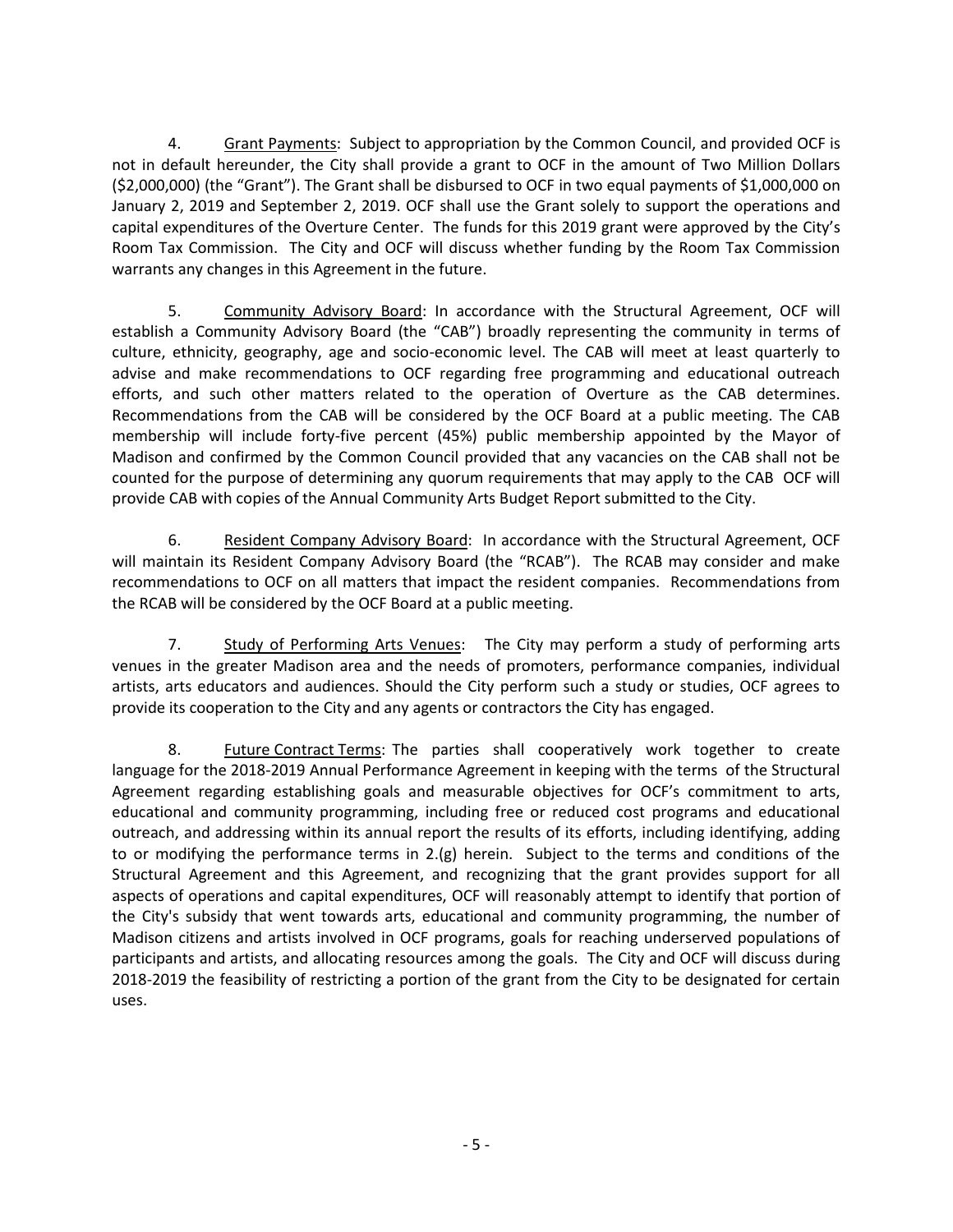# 9. Roles of the City, OCF, Room Tax Commission and MAC.

Since the Structural Agreement between the City and OCF was signed, the State of Wisconsin created new rules for the use of room tax funds collected by the City. Those room tax funds have, in part, supported the City's annual grant to OCF under this Agreement in the past. Now, a large portion of the room tax revenue is controlled by the newly created Room Tax Commission. As OCF is an eligible recipient of room tax revenue, the City intends that available room tax revenue funds controlled by the Room Tax Commission be the first source for the OCF grant each year. The following describes the roles of the various bodies:

(a). Subject to the terms and conditions hereof and the terms of the Structural Agreement, the City of Madison will continue to appropriate funds for a grant to OCF in its annual budget process, and will continue to be the party entering into the Annual Performance Agreement with OCF. The Annual Performance Agreement is approved by the Common Council.

(b) The City intends that the first source of funds to be appropriated for the OCF grant come from available room tax funds controlled by the Room Tax Commission of the City of Madison. Since the City does not control this designation by the Room Tax Commission, that portion of the grant will be determined by the Room Tax Commission. The balance of the City's grant shall be subject to appropriation by the Common Council and may be sourced from any other available City funds. Regardless of the source of funds, the ultimate responsibility for the City grant remains with the Common Council in its annual budget process under the terms and conditions of this Agreement and the Structural Agreement.

(c) OCF will continue to report to the Madison Arts Commission (MAC) as its primary contact at the City. All written reports, including the annual audit, should be shared with the Common Council, the Mayor's office, the Finance Department and the Room Tax Commission.

10. Meetings and Records. As a private corporation, OCF is not subject to Wisconsin Open Meetings Law. The terms of the Structural Agreement and this Agreement shall not subject OCF to the Wisconsin Open Meetings Law.

# **ARTICLE II INSURANCE AND INDEMNIFICATION**

1. Indemnification. OCF shall be liable to and hereby agrees to indemnify, defend and hold harmless the City, its officers, officials, agents and employees against all loss or expense (including liability costs and reasonable attorney's fees) by reason of any and all claims, demands, liabilities and causes of action of whatsoever kind or nature related to the Overture Center, its financing, operation, administration, repair or maintenance occasioned in whole or in part by any act or omission of OCF and/or its tenants, agents, contractors, subcontractors, invitees or employees, which may now or hereafter be made against them, whether caused by or contributed to by the City or its agents or employees.

2. Insurance. On or before January 1, 2019, OCF shall insure against the following risks to the extent stated below. OCF shall not allow any contractor or subcontractor to commence work funded by this Agreement until the insurance required below has been obtained and corresponding certificates of insurance have been submitted to and approved by the City's Risk Manager.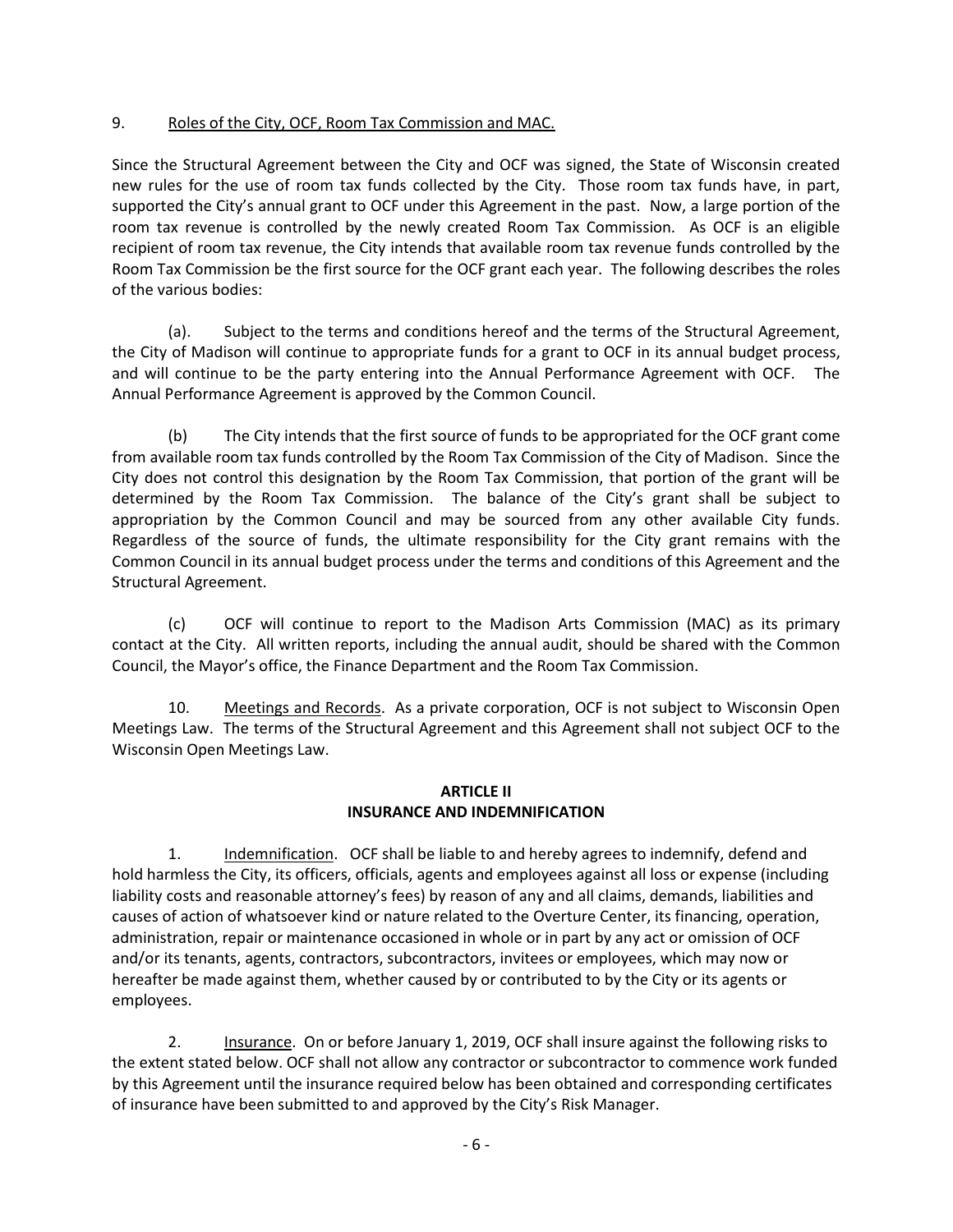#### Commercial General Liability

OCF shall procure and maintain during the life of this Agreement, Commercial General Liability insurance including, but not limited to bodily injury, property damage, personal injury, and products and completed operations (unless determined to be inapplicable by the Risk Manager) in an amount not less than \$1,000,000 per occurrence. This policy shall also provide contractual liability in the same amount. OCF's coverage shall be primary and list the City of Madison, its officers, officials, agents and employees as additional insureds. OCF shall require all its contractors funded by this Agreement (if any) to procure and maintain insurance meeting the above criteria, applying on a primary basis and listing the City of Madison, its officers, officials, agents and employees as additional insureds.

#### Worker's Compensation

OCF shall procure and maintain during the life of this Agreement statutory Workers' Compensation insurance as required by the State of Wisconsin. OCF shall also carry Employers Liability limits of at least \$100,000 Each Accident, \$100,000 Disease – Each Employee, and \$500,000 Disease – Policy Limit. Contractor shall require all contractors and subcontractors funded by this Agreement (if any) to procure and maintain such insurance, covering each contractor and subcontractor.

**Acceptability of Insurers.** The above-required insurance is to be placed with insurers who have an A.M. Best rating of no less than A- (A minus) and a Financial Category rating of no less than VII.

**Proof of Insurance, Approval.** OCF shall provide the City with certificate(s) of insurance showing the type, amount, class of operations covered, effective dates, and expiration dates of required policies prior to the effective date of this Agreement. OCF shall provide the certificate(s) to the City's representative upon execution of the Agreement, or sooner, for approval by the City Risk Manager. OCF shall provide copies of additional insured endorsements or insurance policies, if requested by the City Risk Manager.

OCF shall give the City thirty (30) days advance written notice of cancellation, non-renewal or material changes to any of the above-required policies during the term of this Agreement.

3. Governmental Immunity and Limits of Liability. The provisions of this Article II shall not be deemed to waive or limit in any waive the City's governmental immunity or limits of liability.

### **ARTICLE III DEFAULT AND REMEDIES**

- 1. Events of Default. Any one or more of the following is an Event of Default hereunder:
	- (a) Failure by the City to pay any portion of the Grant, and the nonpayment continues for thirty (30) days after the City receives written notice of such nonpayment;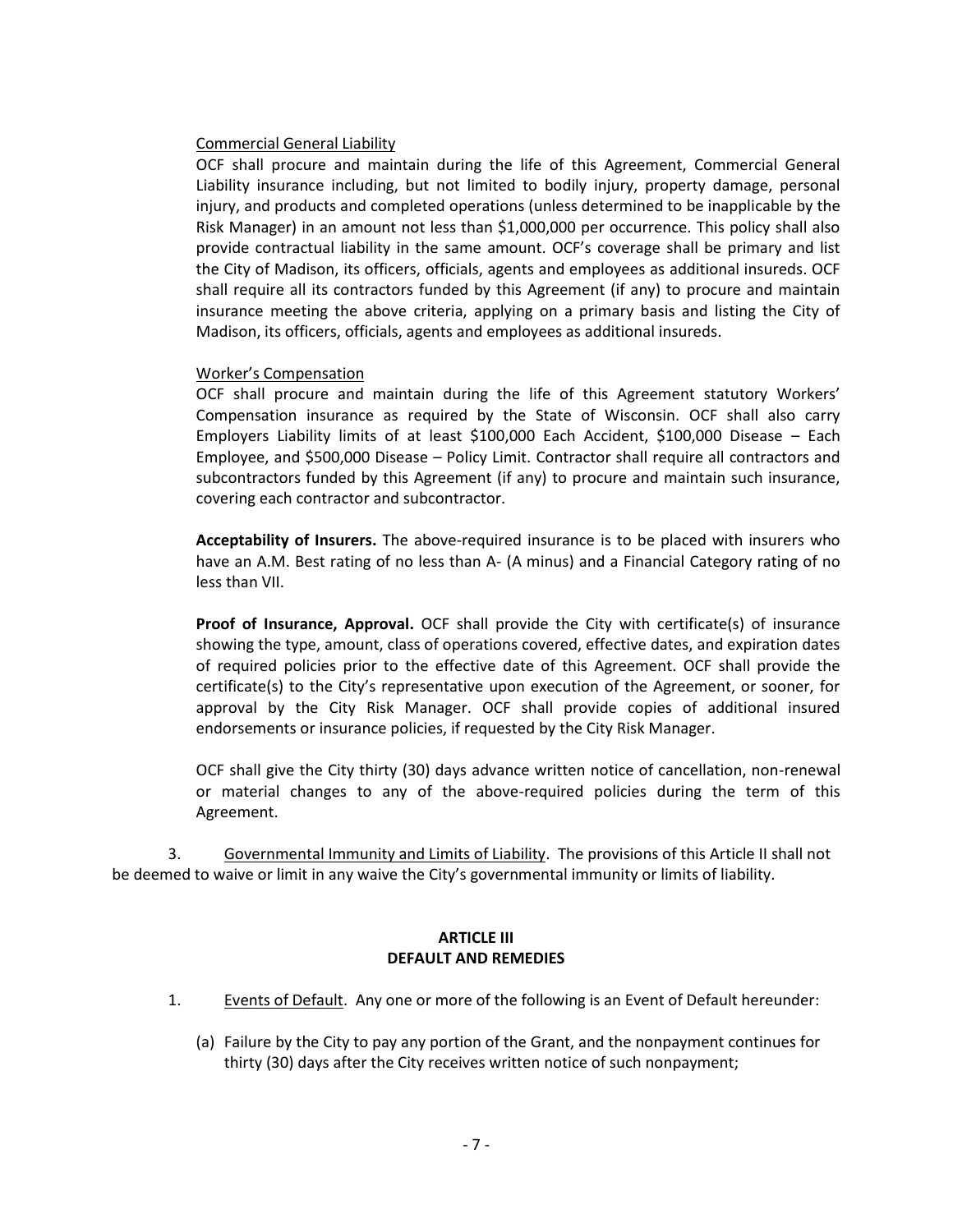- (b) Nonperformance or breach by OCF of any covenant, term or condition in this Agreement and any addendum or amendment hereto and such nonperformance or breach continues for a period of thirty(30) days after OCF receives written notice of such nonperformance or breach;
- (c) The sale, lease for a term of more than five (5) years, or other transfer of any kind or nature of the Overture Center, or any part thereof, without the prior written approval of the City;
- (d) OCF becomes insolvent or the subject of state insolvency proceedings, fails generally to pay its debts as they become due or makes an assignment for the benefit of creditors; or a receiver, trustee, custodian or other similar official is appointed for, or takes possession of any substantial part of the property of OCF; or
- (e) The Structural Agreement between the City and OCF is terminated for any reason.

2. Remedies. Upon the occurrence of an Event of Default, the nondefaulting party may, at its option and in addition to all other rights and remedies which it may have at law or in equity, including the specific performance hereof, have the cumulative right to immediately terminate this Agreement and all rights of the defaulting party hereunder. No remedy conferred upon or reserved by either party is intended to be exclusive of any other available remedy or remedies, but shall be in addition to every other remedy now or hereafter existing at law or in equity or by statute.

# **ARTICLE IV CITY ORDINANCES**

1. Nondiscrimination. In the performance of its obligations under this Agreement, OCF agrees not to discriminate against any employee or applicant because of race, religion, marital status, age, color, sex, handicap, national origin or ancestry, income level or source of income, arrest record or conviction record, less than honorable discharge, physical appearance, sexual orientation, gender identity, political beliefs, or student status. OCF further agrees not to discriminate against any subcontractor or person who offers to subcontract on this Agreement because of race, religion, color, age, disability, sex, sexual orientation, gender identity or national origin.

2. Workforce Utilization. OCF agrees that, within thirty (30) days after the effective date of this Agreement, OCF will provide to the City of Madison Affirmative Action Division certain workforce utilization statistics, using a form to be furnished by the City.

If the Agreement is still in effect, or if the City enters into a new agreement with OCF within one year after the date on which the form was required to be provided, OCF will provide updated workforce information using a second form, also to be furnished by the City. The second form will be submitted to the City Affirmative Action Division no later than one year after the date on which the first form was required to be provided.

OCF further agrees that, during the term of this Agreement, for at least twelve (12) months after the effective date of the Agreement, it will notify the City of Madison Affirmative Action Division of each of its job openings at facilities in Dane County for which applicants not already employees of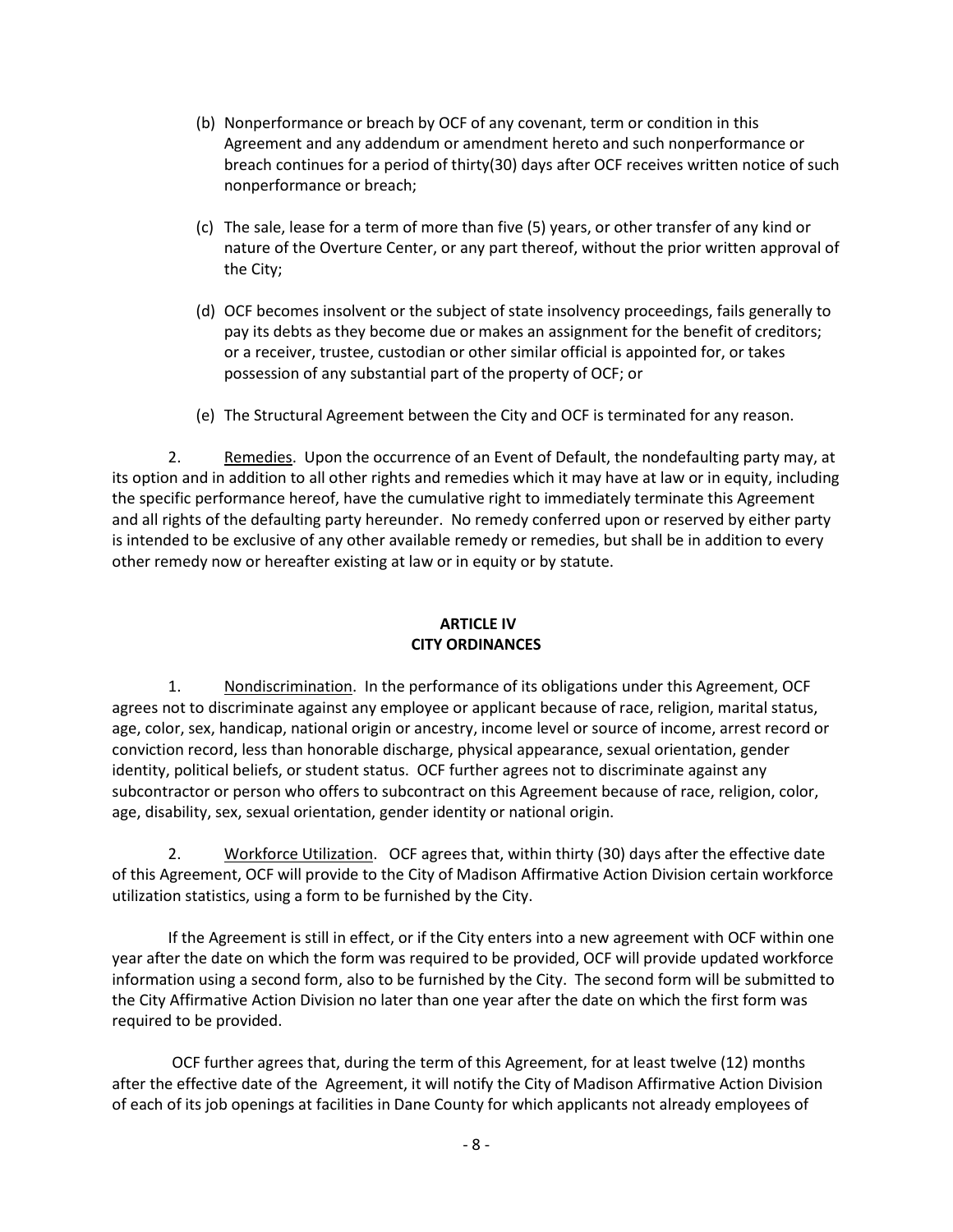OCF are to be considered. The notice will include a job description, classification, qualifications, and application procedures and deadlines. OCF agrees to interview and consider candidates referred by the Affirmative Action Division if the candidate meets the minimum qualification standards established by OCF, and if the referral is timely. A referral is timely if it is received by OCF on or before the date stated in the notice.

3. Affirmative Action. OCF shall comply with the Affirmative Action Articles of Agreement attached hereto as Exhibit B.

4. Living Wage. If at any time during the term of this Agreement OCF either: (a) loses its non-profit status or converts to a for-profit entity; or (b) passes any of the Grant in an amount exceeding \$100,000 through to a for-profit entity, OCF shall ensure that all OCF employees and any employees employed by a contractor of OCF who work at least twenty hours a week at the Overture Center are paid a living wage as defined in Section 4.20, Madison General Ordinances. The living wage rate for 2015 is \$12.62 per hour.

5. Equal Benefits. Subject to the provisions of any collective bargaining agreement, OCF shall comply with the provisions of Exhibit C attached hereto and shall ensure that its employees are provided equal benefits in accordance with the applicable provisions of Section 39.07, Madison General Ordinances.

6. Accessibility. OCF shall comply with the provisions of Exhibit A attached hereto and shall ensure that the Overture Center will be accessible to persons with physical disabilities, and that the Overture Center is in compliance with Madison General Ordinance Section 39.05 and the American with Disabilities Act, where applicable.

### **ARTICLE V MISCELLANEOUS PROVISIONS**

1. Early Termination. This Agreement shall automatically terminate upon the failure of the City to provide the Grant or upon the termination of the Structural Agreement.

2. No Waiver; Approvals. The failure by one party to require performance of any provision of this Agreement will not affect that party's right to require performance of any provision of this Agreement at any time thereafter, nor shall a waiver of any breach or default of this Agreement constitute a waiver of any subsequent breach or default or a waiver of the provision itself.

3. Governing Law. This Agreement is being delivered and accepted within the State of Wisconsin, and shall be deemed to be a contract governed by the laws of the State of Wisconsin and shall be interpreted, construed, and enforced in accordance with the laws of the State of Wisconsin without regard to the principles of conflicts of laws.

4. Jurisdiction. The parties hereby consent to the exclusive jurisdiction of any state or federal court situated in Dane County, Wisconsin, and waive any objection based on *forum non conveniens*, with regard to any actions, claims, disputes or proceedings relating to this agreement, the collateral, any other document, or any transactions arising therefrom, or enforcement and/or interpretation of any of the foregoing.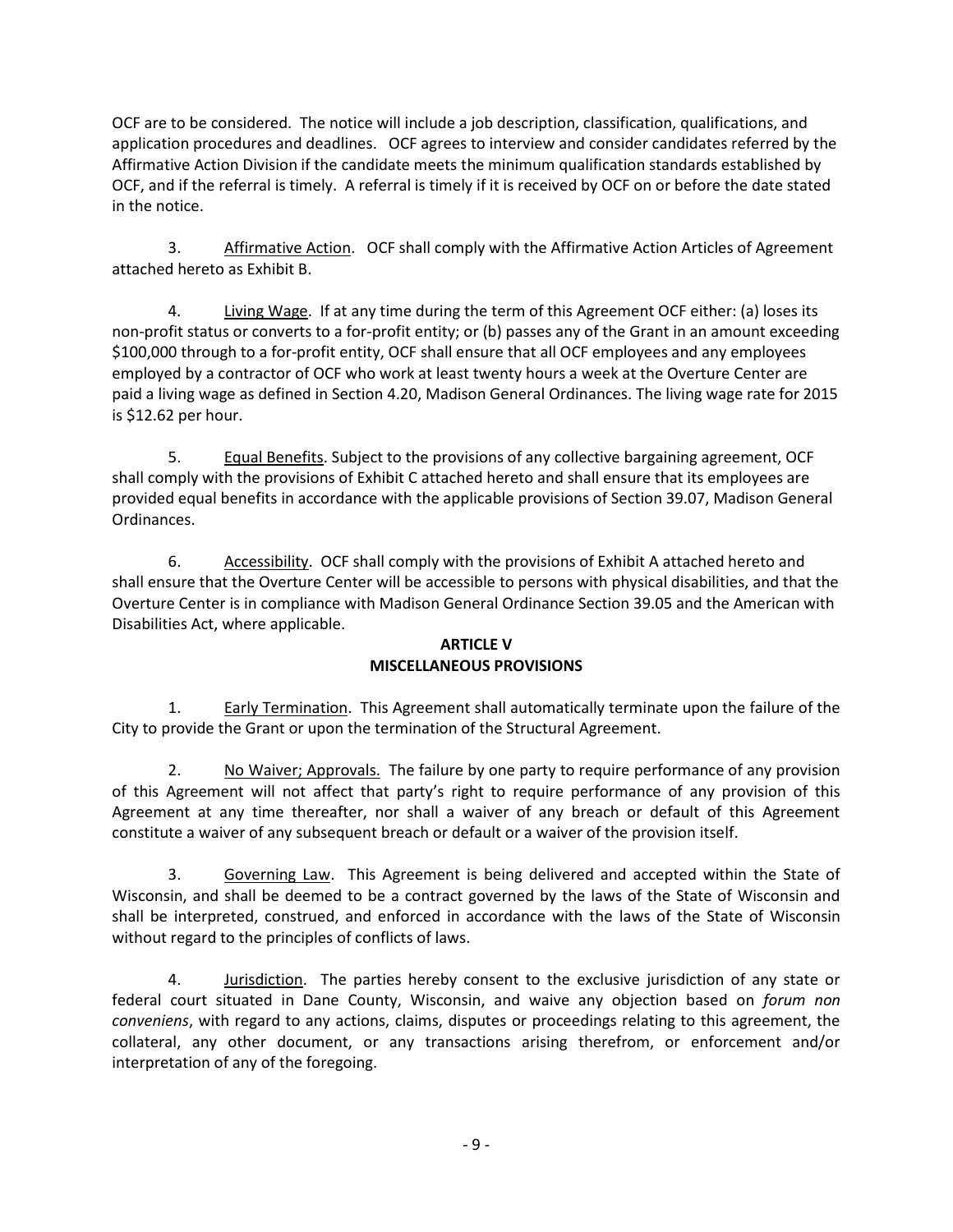5. Waiver of Jury Trial. The parties hereby jointly and severally waive any and all right to trial by jury in any action or proceeding relating to the agreement and related documents, the obligations thereunder or any transaction arising therefrom or connected thereto. The parties each represent to the other that this waiver is knowingly, willingly and voluntarily given.

6. Severability. Whenever possible, each provision of this Agreement shall be interpreted in such manner as to be effective and valid under applicable law, but if any provision of this Agreement shall be prohibited by or invalid under applicable law, such provision shall be ineffective to the extent of such prohibition or invalidity, without invalidating the remainder of such provision or the remaining provisions of this Agreement.

7. Entire Agreement; Amendments. This Agreement and the Exhibits attached hereto and the Structural Agreement contain the entire understanding of the parties with respect to the subject matter hereof, and supersede all other understandings, oral or written, with respect to the subject matter hereof. No amendment, modification, alteration, or waiver of the terms of this Agreement or consent required under the terms of this Agreement shall be effective unless made in a writing, which makes specific reference to this Agreement and which has been signed by the party against which enforcement thereof is sought. Any such amendment, modification, alteration, waiver or consent shall be effective only in the specific instance and for the specific purpose for which given.

8. Counterparts; Headings. This Agreement may be executed in several counterparts, each of which shall be deemed to be an original, but such counterparts shall together constitute but one and the same agreement. A duplicate copy of this Agreement, signed by all parties shall be valid and binding as if one original of the Agreement was signed by all parties. A photographic, facsimile (fax), or carbon copy of the signature(s) of the undersigned will be deemed to be equivalent to the original hereof and/or may be used as a duplicate original. The descriptive headings in this Agreement are inserted for convenience of reference only and shall not affect the construction of this Agreement. All pronouns and any variations thereof shall be deemed to refer to the masculine, feminine, neuter, singular or plural as the identity of the person or persons may require.

9. Notices. All communications or notices required under this Agreement shall be deemed to have been given on the date when deposited in the United States mail, postage prepaid, and addressed as follow (unless and until any of such parties advises the other in writing of a change in such address): (a) if to the OCF, with the full name and address as shown in this Agreement below; and (b) if to the City, with the full name and address of the City as shown in this Agreement below, to the attention of the officer of the City executing the form of acceptance of this Agreement.

# **Overture Center Foundation, Inc.**:

Attn: President and CEO Overture Center Foundation, Inc. c/o Overture Center for the Arts 201 State Street Madison, WI 53703

With a copy to: Attorney Laura S. Peck Axley Brynelson, LLP P.O. Box 1767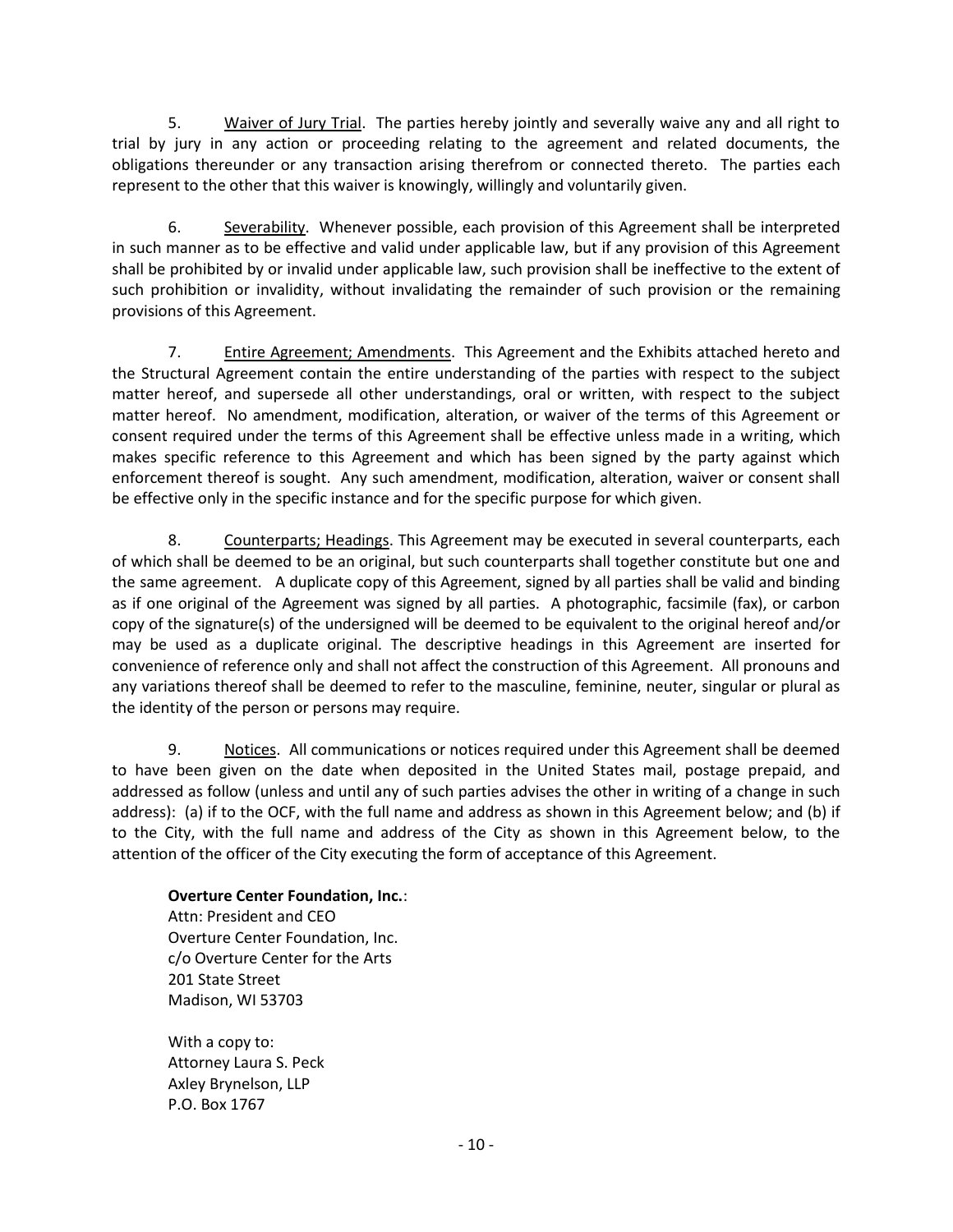Madison, WI 53701-1767

### **City of Madison**:

Finance Director City of Madison 210 Martin Luther King Jr. Blvd., Room 406 Madison, WI 53703

With a copy to: City Attorney City of Madison 210 Martin Luther King Jr. Blvd., Room 401 Madison, WI 53703

Dated as of the first day above written.

# **CITY OF MADISON**

 $By:$ 

\_\_\_\_\_\_\_\_\_\_\_\_\_\_\_\_\_\_\_\_\_\_ \_\_\_\_\_\_\_\_\_\_\_\_\_\_\_\_\_\_\_\_\_\_\_\_\_\_\_\_\_\_\_\_\_

Paul R. Soglin, Mayor

Attest:

Maribeth Witzel-Behl, Clerk

Approved: Approved as to Form:

David P. Schmiedicke, Finance Director Michael P. May, City Attorney

# **OVERTURE CENTER FOUNDATION, INC.**

By:\_\_\_\_\_\_\_\_\_\_\_\_\_\_\_\_\_\_\_\_\_\_\_\_\_\_\_\_\_\_\_\_\_

 $\mathsf{By:}\quad$ 

Execution of this Annual Performance Contract by the Mayor and Clerk was authorized by File No. \_\_\_\_\_\_\_\_ , Enactment Number RES-18-\_\_\_\_\_\_\_\_\_ , adopted on \_\_\_\_\_\_\_\_\_\_\_\_\_\_\_\_\_\_, 2018.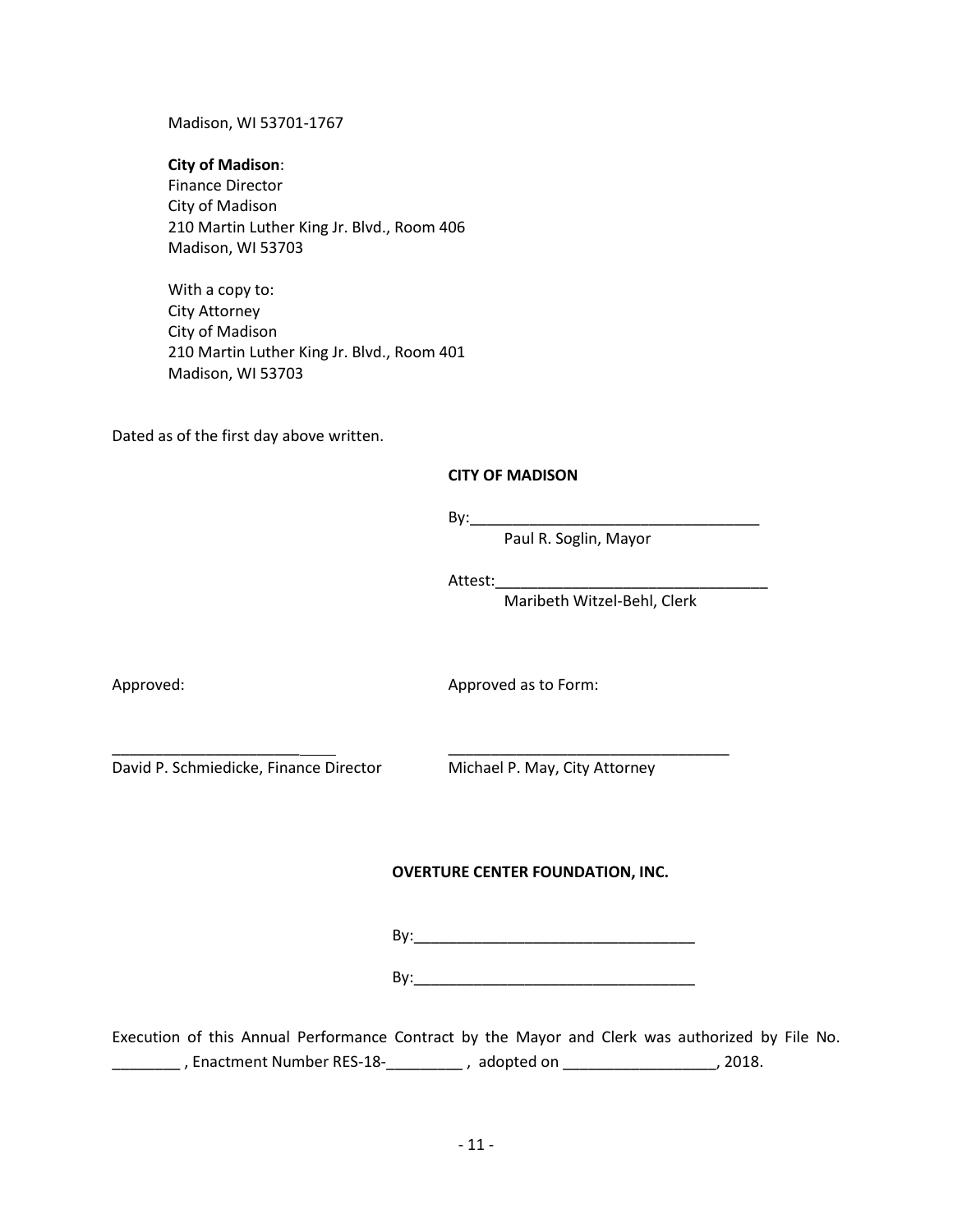# **EXHIBIT A Nondiscrimination Based on Disability**

# **NONDISCRIMINATION BASED ON DISABILITY.**

OCF hereby makes the following assurances to the City:

OCF assures and certifies that it will comply with section 39.05 of the Madison General Ordinances, "Nondiscrimination Based on Disability in City Facilities and City-Assisted Programs and Activities," and agrees to ensure that any subcontractor who performs any part of this Agreement complies with Sec. 39.05, where applicable. This includes but is not limited to assuring compliance by OCF and any subcontractor with section 39.05(4) of the Madison General Ordinances, "Discriminatory Actions Prohibited."

OCF may not, in providing any aid, benefit or service, directly or through contractual, licensing or other arrangements, violate the prohibitions in Section 39.05(4), listed below:

Discriminatory Actions Prohibited: OCF assures that, in providing any aid, benefit, or service, it shall not, directly or through contractual, licensing, or other arrangements, on the basis of disability:

- 1. Deny a qualified person with a disability the opportunity to participate in or benefit from the aid, benefit, or service;
- 2. Afford a qualified person with a disability an opportunity to participate in or benefit from the aid, benefit, or service, or the City facility, that is not equal to that afforded others;
- 3. Provide a qualified person with a disability with a City facility or an aid, benefit, or service that is not as effective as that provided to others;
- 4. Provide different or separate City facilities, or aid, benefits, or services to persons with a disability or to any class of persons with disabilities unless such action is necessary to provide qualified persons with a disability with City facilities, aid, benefits, or services that are as effective as those provided to others;
- 5. Aid or perpetuate discrimination against a qualified person with a disability by providing significant assistance to any agency, organization, or person that discriminates on the basis of disability in providing any aid, benefit, or service to beneficiaries of the recipient's program;
- 6. Deny a qualified person with a disability the opportunity to participate as a member of planning or advisory boards; or
- 7. Otherwise limit a qualified person with a disability in the enjoyment of any right, privilege, advantage, or opportunity enjoyed by others receiving an aid, benefit, or service from a recipient, or by others using City facilities.

OCF shall post notices in an accessible format to applicants, beneficiaries, and other persons, describing the applicable provisions of Sec. 39.05 of the Madison General Ordinances, in the manner prescribed by section 711 of the Civil Rights Act of 1964 (42 USCA Sec 2000e-10).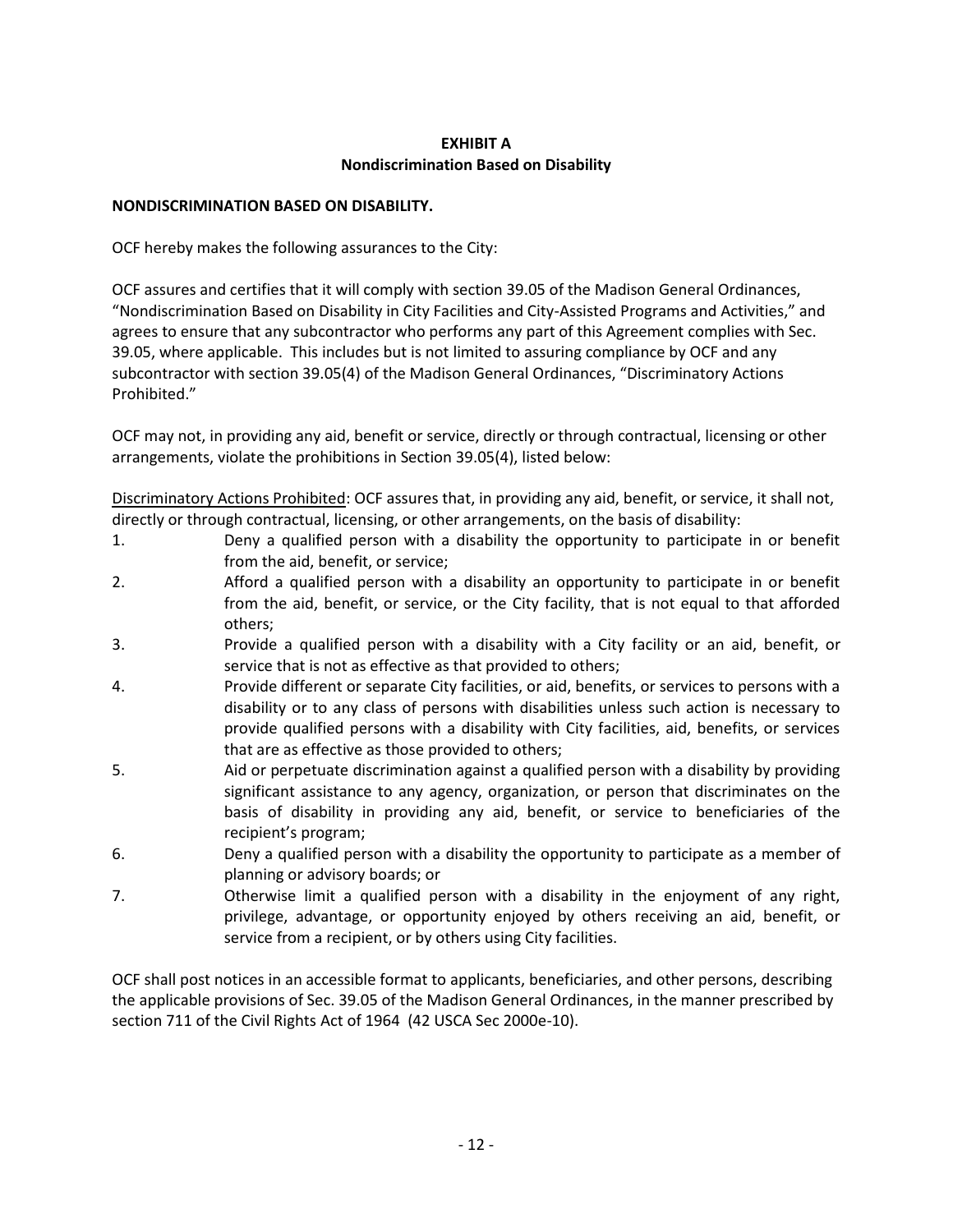# **EXHIBIT B Affirmative Action Articles of Agreement**

For the purposes of this Exhibit B, the word "Contractor" shall mean OCF, its contractors and subcontractors.

### ARTICLE I

Contractor shall take affirmative action in accordance with the provisions of this Agreement to insure that applicants are employed, and that employees are treated during employment without regard to race, religion, color, age, marital status, disability, sex, sexual orientation, gender identity or national origin and that the employer shall provide harassment-free work environment for the realization of the potential of each employee. Such action shall include, but not be limited to, the following: employment, upgrading, demotion or transfer, recruitment or recruitment advertising, layoff or termination, rates of pay or other forms of compensation and selection for training including apprenticeship insofar as it is within the control of the contractor. Contractor agrees to post in conspicuous places available to employees and applicants notices to be provided by the City setting out the provisions of the nondiscrimination clauses in this contract.

# **ARTICLE II**

Contractor shall in all solicitations or advertisements for employees placed by or on behalf of the Contractor state that all qualified or qualifiable applicants will be employed without regard to race, religion, color, age, marital status, disability, sex, sexual orientation, gender identity or national origin.

### ARTICLE III

Contractor shall send to each labor union or representative of workers with which it has a collective bargaining agreement or other contract or understanding a notice to be provided by the City advising the labor union or workers representative of the Contractor's equal employment opportunity and affirmative action commitments. Such notices shall be posted in conspicuous places available to employees and applicants for employment.

### ARTICLE IV

(This Article applies to non-public works contracts.)

Contractor agrees that it will comply with all provisions of the Affirmative Action Ordinance of the City of Madison including the contract compliance requirements. Contractor warrants and certifies that, of the following two paragraphs, paragraph A or B is true (check one):

- A. It has prepared and has on file an affirmative action plan that meets the format requirements of Federal Revised Order No, 4, 41 CFR part 60-2, as established by 43 CFR 51400 November 3, 1978, including appendices required by City of Madison ordinances or it has prepared and has on file a model affirmative action plan approved by the Madison Common Council
- B. Within thirty (30) days after the effective date of this Agreement, it will complete an affirmative action plan that meets the format requirements of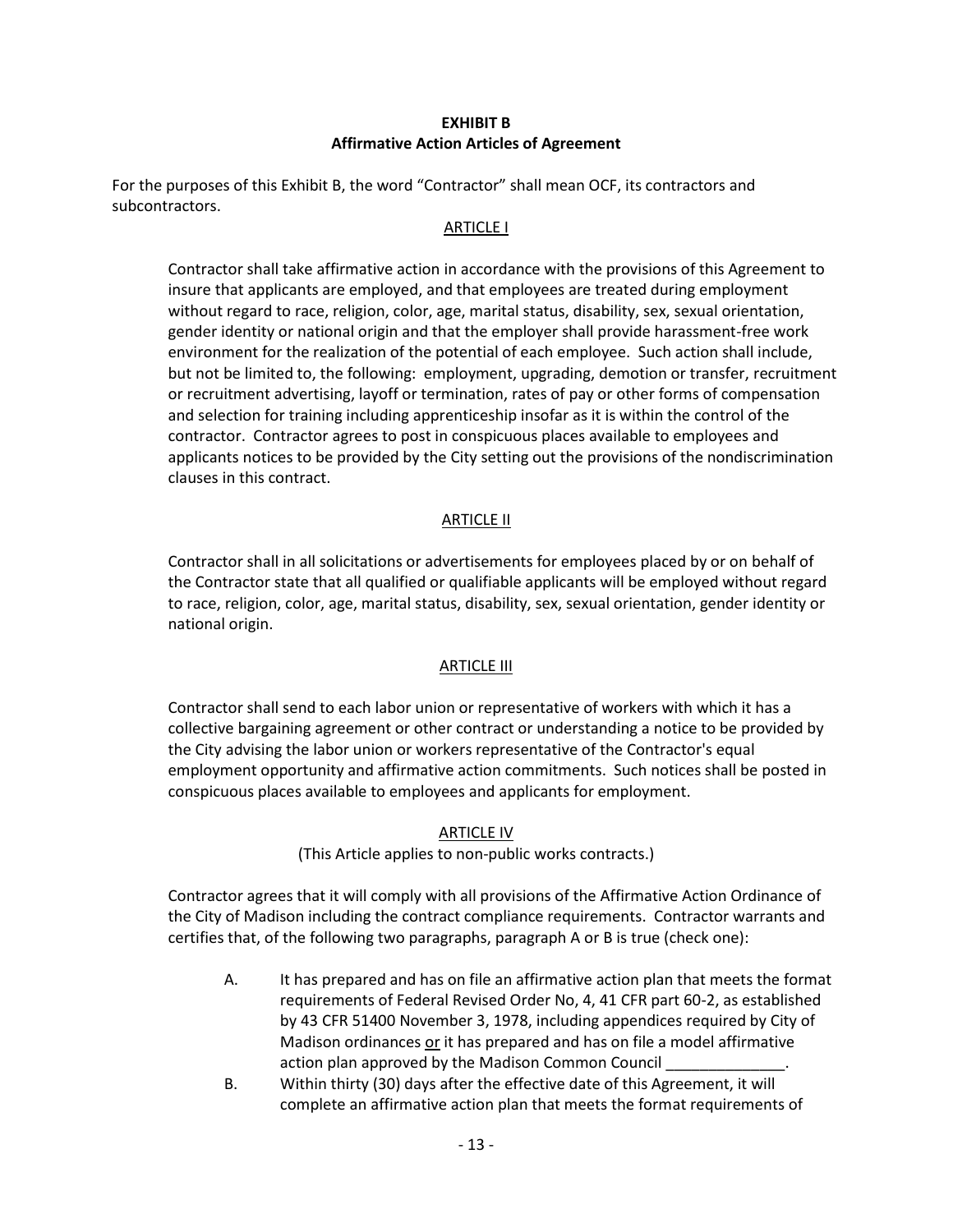Federal Revised Order No. 4, 41 CFR Part 60-2, as established by 43 CFR 51400, November 3, 1978, including appendices required by City of Madison ordinance or within thirty (30) days after the effective date of this contract, it will complete a model affirmative action plan approved by the Madison Common Council

#### ARTICLE V

(This Article applies only to public works contracts.)

#### ARTICLE VI

Contractor will maintain records as required by Section 39.05(9)(f) of the Madison General Ordinances and will provide the City's Affirmative Action Officer with access to such records and to persons who have relevant and necessary information, as provided in Section 39.05(9)(f). The City shall keep all such records confidential, except to the extent that public inspection is required by law.

### ARTICLE VII

In the event of Contractor's or subcontractor's failure to comply with the Equal Employment Opportunity and Affirmative Action provisions of this contract or Sections 39.02 and 39.05 of the Madison General Ordinances, it is agreed that the Issuer at its option may do any or all of the following:

- A. Cancel, terminate or suspend the Agreement in whole or in part.
- B. Declare the Contractor ineligible for further Issuer contracts until the Affirmative Action requirements are met.
- C. Recover on behalf of the Issuer from the prime contractor 0.5 percent of the contract award price for each week that such party fails or refuses to comply, in the nature of liquidated damages, but not to exceed a total of five percent (5%) of the contract price, or five thousand dollars (\$5,000), whichever is less. Under public works contracts, if a subcontractor is in noncompliance, the City may recover liquidated damages from the prime contractor in the manner described above. The preceding sentence shall not be construed to prohibit a prime contractor from recovering the amount of such damage from the noncomplying subcontractor.

### ARTICLE VIII

(This Article applies to public works contracts only.)

### **ARTICLE IX**

Contractor shall allow the maximum feasible opportunity to small business enterprises to compete for any subcontracts entered into pursuant to this Agreement. (In federally funded contracts the terms "DBE, MBE, and WBE" shall be substituted for the term "small business" in this Article.)